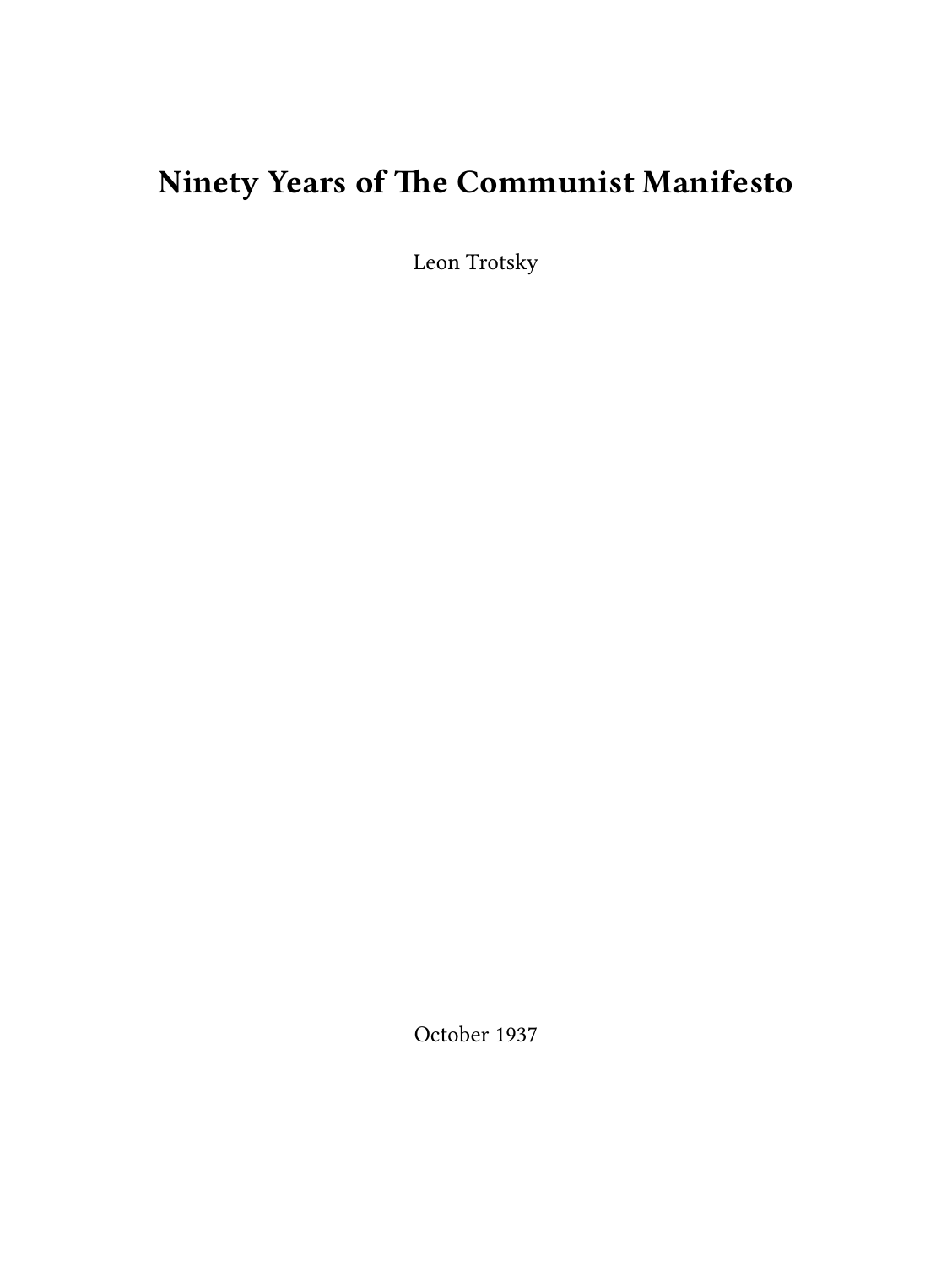It is hard to believe that the centennial of the *Manifesto of the Communist Party* is only ten years away! This pamphlet, displaying greater genius than any other in world literature, astounds us even today by its freshness. Its most important sections appear to have been written yesterday. Assuredly, the young authors (Marx was twenty-nine, Engels twenty-seven) were able to look further into the future than anyone before them, and perhaps than anyone since them.

As early as their joint preface to the edition of 1872, Marx and Engels declared that despite the fact that certain secondary passages in the *Manifesto* were antiquated, they felt that they no longer had any right to alter the original text inasmuch as the *Manifesto* had already become a historical document, during the intervening period of twenty-five years. Sixty-five additional years have elapsed since that time. Isolated passages in the *Manifesto* have receded still further into the past. We shall try to establish succinctly in this preface both those ideas in the *Manifesto* which retain their full force today and those which require important alteration or amplification.

# **I**

*The materialist conception of history*, discovered by Marx only a short while before and applied with consummate skill in the *Manifesto*, has completely withstood the test of events and the blows of hostile criticism. It constitutes today one of the most precious instruments of human thought. All other interpretations of the historical process have lost all scientific meaning. We can state with certainty that it is impossible in our time to be not only a revolutionary militant but even a literate observer in politics without assimilating the materialist interpretation of history.

## **II**

*"The history of all hitherto existing society is the history of class struggles."* The first chapter of the *Manifesto* begins with these words. This postulate, the most important conclusion drawn from the materialist interpretation of history, immediately became an issue in the class struggle. Especially venomous attacks were directed by reactionary hypocrites, liberal doctrinaires, and idealistic democrats against the theory which substituted the struggle of material interests for "common welfare", "national unity", and "eternal moral truths" as the driving force of history. They were later joined by recruits from the ranks of the labor movement itself, by the socalled revisionists, i.e., the proponents of reviewing ("revising") Marxism in the spirit of class collaboration and class conciliation. Finally, in our own time, the same path has been followed in practice by the contemptible epigones of the Communist International (the "Stalinists"): the policy of the so-called People's Front flows wholly from the denial of the laws of the class struggle. Meanwhile, it is precisely the epoch of imperialism, bringing all social contradictions to the point of highest tension, which gives to the *Communist Manifesto* its supreme theoretical triumph.

#### **III**

*The anatomy of capitalism*, as a specific stage in the economic development of society, was given by Marx in its finished form in *Capital* (1867). But even in the *Communist Manifesto* the main lines of the future analysis are firmly sketched: a) the payment for labor power as equivalent to the cost of its reproduction; b) the appropriation of surplus value by the capitalists; c) competition as the basic law of social relations; d) the ruination of intermediate classes, i.e., the urban petty bourgeoisie and the peasantry; e) the concentration of wealth in the hands of an ever-diminishing number of property owners, at the one pole, and the numerical growth of the proletariat, at the other; f) the preparation of the material and political preconditions for the socialist regime.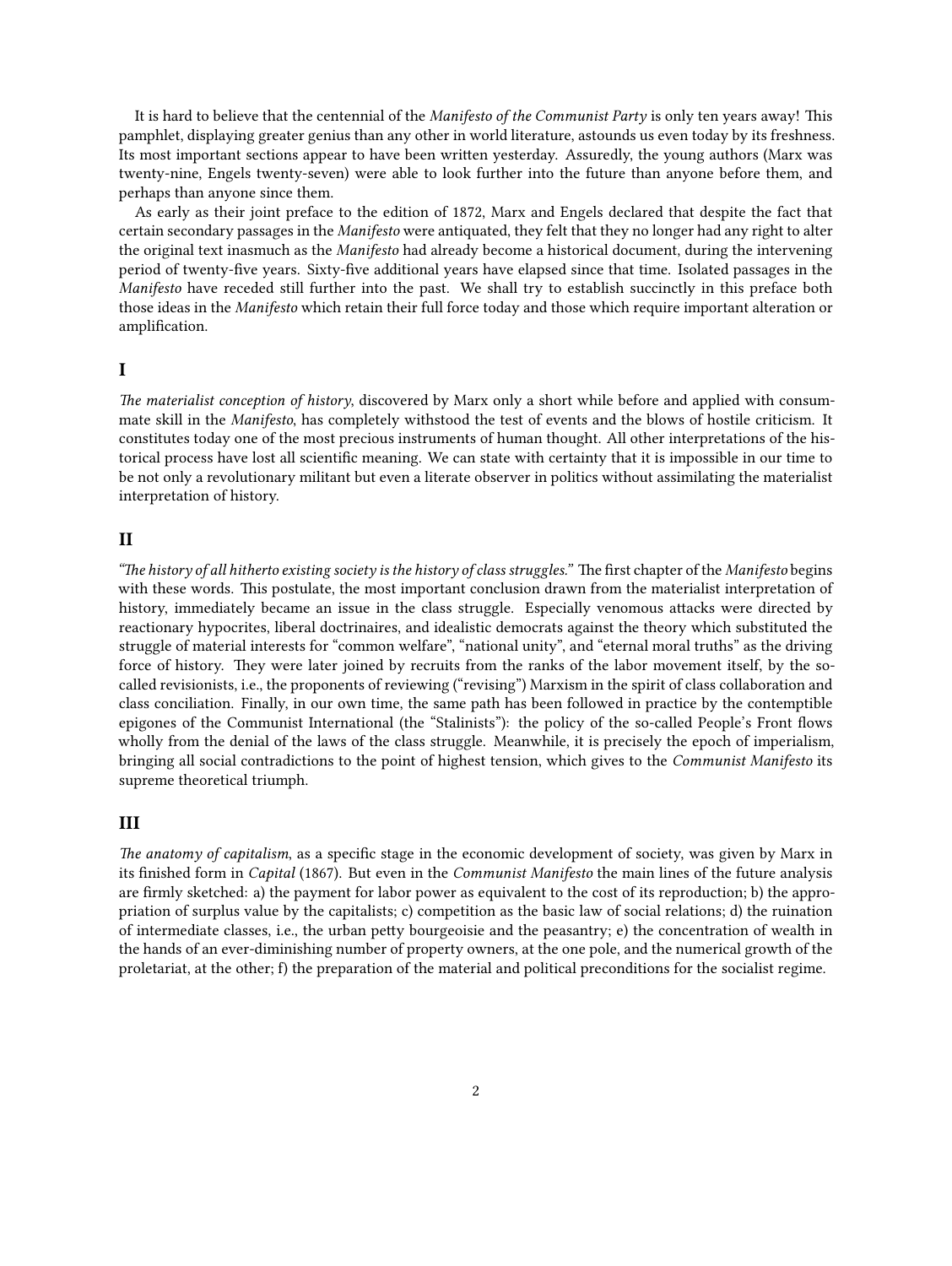# **IV**

*The tendency of capitalism to lower the living standards of the workers, and even to transform them into paupers*, a theory which had been subjected to a heavy barrage. Parsons, professors, ministers, journalists, Social Democratic theoreticians, and trade union leaders came to the front against the so-called "theory of impoverishment." They invariably discovered signs of growing prosperity among the toilers, palming off the labor aristocracy as the proletariat, or taking a fleeting tendency as permanent. Meanwhile, even the development of the mightiest capitalism in the world, namely, US capitalism, has transformed millions of workers into paupers who are maintained at the expense of federal, municipal, or private charity.

# **V**

As against the *Manifesto*, which depicted *commercial and industrial crises as a series of ever more extensive catastrophes*, the revisionists vowed that the national and international development of trusts would assure control over the market, and lead gradually to the abolition of crises. The close of the last century and the beginning of the present one were in reality marked by a development of capitalism so tempestuous as to make crises seem only "accidental" stoppages. But this epoch has gone beyond return. In the last analysis, truth proved to be on Marx's side in this question as well.

## **VI**

*"The executive of the modern state is but a committee for managing the common affairs of the whole bourgeoisie."* This succinct formula, which the leaders of the Social Democracy looked upon as a journalistic paradox, contains in fact the only scientific theory of the state. The democracy fashioned by the bourgeoisie is not, as both Bernstein and Kautsky thought, an empty sack which one can undisturbedly fill with any kind of class content. Bourgeois democracy can serve only the bourgeoisie. A government of the "People's Front," whether headed by Blum or Chautemps, Caballero or Negrin, is only "a committee for managing the common affairs of the whole bourgeoisie." Whenever this "committee" manages affairs poorly, the bourgeoisie dismisses it with a boot.

#### **VII**

*"Every class struggle is a political struggle." "The organization of the proletariat as a class [is] consequently its organization into a political party."* Trade unionists, on the one hand, and anarchosyndicalists, on the other, have long shied away – and even now try to shy away – from the understanding of these historical laws. "Pure" trade unionism has now been dealt a crushing blow in its chief refuge: the United States. Anarchosyndicalism has suffered an irreparable defeat in its last stronghold – Spain. Here too the *Manifesto* proved correct.

#### **VIII**

*The proletariat cannot conquer power within the legal framework established by the bourgeoisie.* "Communists openly declare that their ends can be attained only by the forcible overthrow of all existing social conditions." Reformism sought to explain this postulate of the *Manifesto* on the grounds of the immaturity of the movement at that time, and the inadequate development of democracy. The fate of Italian, German, and a great number of other "democracies" proves that "immaturity" is the distinguishing trait of the ideas of the reformists themselves.

## **IX**

*For the socialist transformation of society, the working class must concentrate in its hands such power as can smash each and every political obstacle barring the road to the new system.* "The proletariat organized as the ruling class" – this is the dictatorship. At the same time it is the only true proletarian democracy. Its scope and depth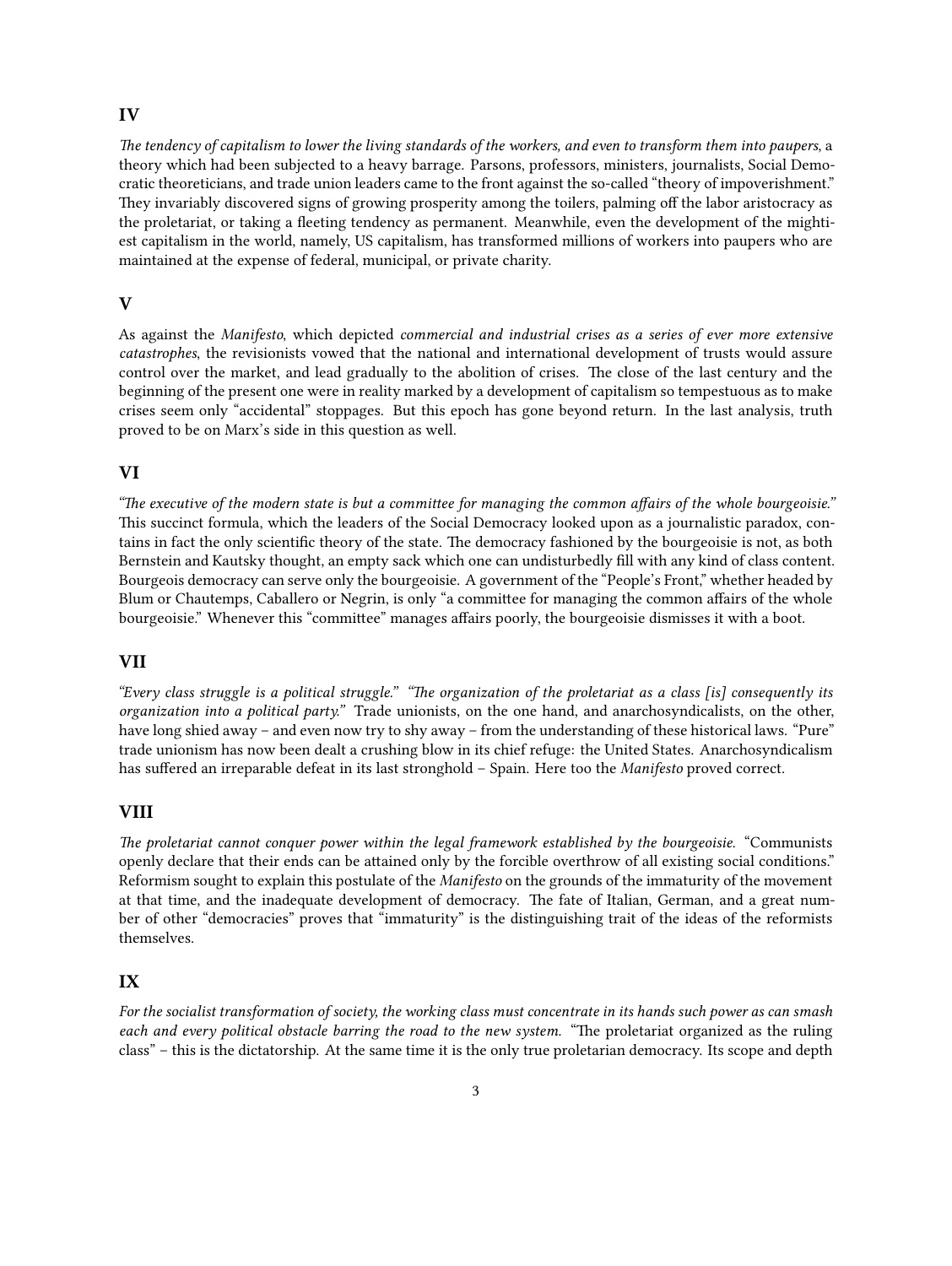depend upon concrete historical conditions. The greater the number of states that take the path of the socialist revolution, the freer and more flexible forms will the dictatorship assume, the broader and more deepgoing will be workers' democracy.

# **X**

*The international development of capitalism has predetermined the international character of the proletarian revolution.* "United action, of the leading civilized countries at least, is one of the first conditions for the emancipation of the proletariat." The subsequent development of capitalism has so closely knit all sections of our planet, both "civilized" and "uncivilized," that the problem of the socialist revolution has completely and decisively assumed a world character. The Soviet bureaucracy attempted to liquidate the *Manifesto* with respect to this fundamental question. The Bonapartist degeneration of the Soviet state is an overwhelming illustration of the falseness of the theory of socialism in one country.

# **XI**

*"When, in the course of development, class distinctions have disappeared, and all production has been concentrated in the hands of a vast association of the whole nation, the public power will lose its political character."* In other words: the state withers away. Society remains, freed from the straitjacket. This is nothing else but socialism. The converse theorem: the monstrous growth of state coercion in the USSR is eloquent testimony that society is moving away from socialism.

# **XII**

*"The workingmen have no fatherland."* These words of the *Manifesto* have more than once been evaluated by philistines as an agitational quip. As a matter of fact they provided the proletariat with the sole conceivable directive in the question of the capitalist "fatherland." The violation of this directive by the Second International brought about not only four years of devastation in Europe, but the present stagnation of world culture. In view of the impending new war, for which the betrayal of the Third International has paved the way, the *Manifesto* remains even now the most reliable counselor on the question of the capitalist "fatherland."

Thus, we see that the joint and rather brief production of two Young authors continues to give irreplaceable directives upon the most important and burning questions of the struggle for emancipation. What other book could even distantly be compared with the *Communist Manifesto*? But this does not imply that after ninety years of unprecedented development of productive forces and vast social struggles, the Manifesto needs neither corrections nor additions. Revolutionary thought has nothing in common with idol-worship. Programs and prognoses are tested and corrected in the light of experience, which is the supreme criterion of human reason. The *Manifesto*, too, requires corrections and additions. However, as is evidenced by historical experience itself, these corrections and additions can be successfully made only by proceeding in accord with the method lodged in the foundation of the *Manifesto* itself. We shall try to indicate this in several most important instances.

# **I**

Marx taught that no social system departs from the arena of history before exhausting its creative potentialities. The *Manifesto* excoriates capitalism for retarding the development of the productive forces. During that period, however, as well as in the following decades, this retardation was only relative in nature. Had it been possible in the second half of the nineteenth century to organize economy on socialist beginnings, its tempos of growth would have been immeasurably greater. But this theoretically irrefutable postulate does not invalidate the fact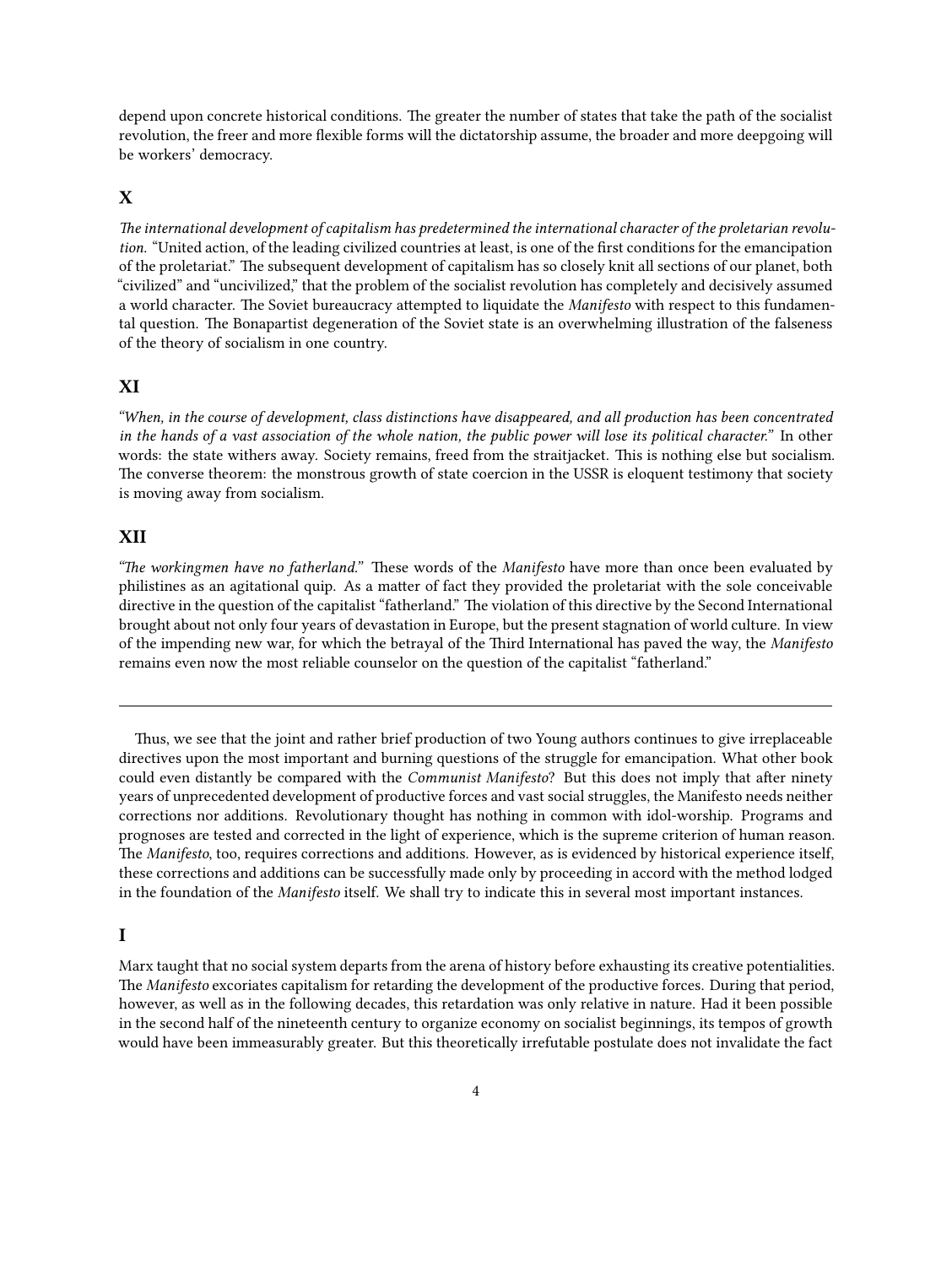that the productive forces kept expanding on a world scale right up to the world war. Only in the last twenty years, despite the most modern conquests of science and technology, has the epoch of out-and-out stagnation and even decline of world economy begun. Mankind is beginning to expend its accumulated capital, while the next war threatens to destroy the very foundations of civilization for many years to come. The authors of the *Manifesto* thought that capitalism would be scrapped long prior to the time when from a relatively reactionary regime it would turn into an absolutely reactionary regime. This transformation took final shape only before the eyes of the present generation, and changed our epoch into the epoch of wars, revolutions, and fascism.

# **II**

The error of Marx and Engels in regard to the historical dates flowed, on the one hand, from an underestimation of future possibilities latent in capitalism, and, on the other, an overestimation of the revolutionary maturity of the proletariat. The revolution of 1848 did not turn into a socialist revolution as the *Manifesto* had calculated, but opened up to Germany the possibility of a vast future capitalist ascension. The Paris Commune proved that the proletariat, without having a tempered revolutionary party at its head, cannot wrest power from the bourgeoisie. Meanwhile, the prolonged period of capitalist prosperity that ensued brought about not the education of the revolutionary vanguard, but rather the bourgeois degeneration of the labor aristocracy, which became in turn the chief brake on the proletarian revolution. In the nature of things, the authors of the *Manifesto* could not possibly have foreseen this "dialectic."

# **III**

For the *Manifesto*, capitalism was – the kingdom of free competition. While referring to the growing concentration of capital, the *Manifesto* did not draw the necessary conclusion in regard to monopoly, which has become the dominant capitalist form in our epoch and the most important precondition for socialist economy. Only afterwards, in *Capital*, did Marx establish the tendency toward the transformation of free competition into monopoly. It was Lenin who gave a scientific characterization of monopoly capitalism in his *Imperialism*.

# **IV**

Basing themselves on the example of "industrial revolution" in England, the authors of the *Manifesto* pictured far too unilaterally the process of liquidation of the intermediate classes, as a wholesale proletarianization of crafts, petty trades, and peasantry. In point of fact, the elemental forces of competition have far from completed this simultaneously progressive and barbarous work. Capitalism has ruined the petty bourgeoisie at a much faster rate than it has proletarianized it. Furthermore, the bourgeois state has long directed its conscious policy toward the artificial maintenance of petty-bourgeois strata. At the opposite pole, the growth of technology and the rationalization of largescale industry engenders chronic unemployment and obstructs the proletarianization of the petty bourgeoisie. Concurrently, the development of capitalism has accelerated in the extreme the growth of legions of technicians, administrators, commercial employees, in short, the so-called "new middle class." In consequence, the intermediate classes, to whose disappearance the *Manifesto* so categorically refers, comprise even in a country as highly industrialized as Germany about half of the population. However, the artificial preservation of antiquated petty-bourgeois strata in no way mitigates the social contradictions, but, on the contrary, invests them with a special malignancy, and together with the permanent army of the unemployed constitutes the most malevolent expression of the decay of capitalism.

#### **V**

Calculated for a revolutionary epoch the *Manifesto* contains (end of Chapter II) ten demands, corresponding to the period of direct transition from capitalism to socialism. In their preface of 1872, Marx and Engels declared these demands to be in part antiquated, and, in any case, only of secondary importance. The reformists seized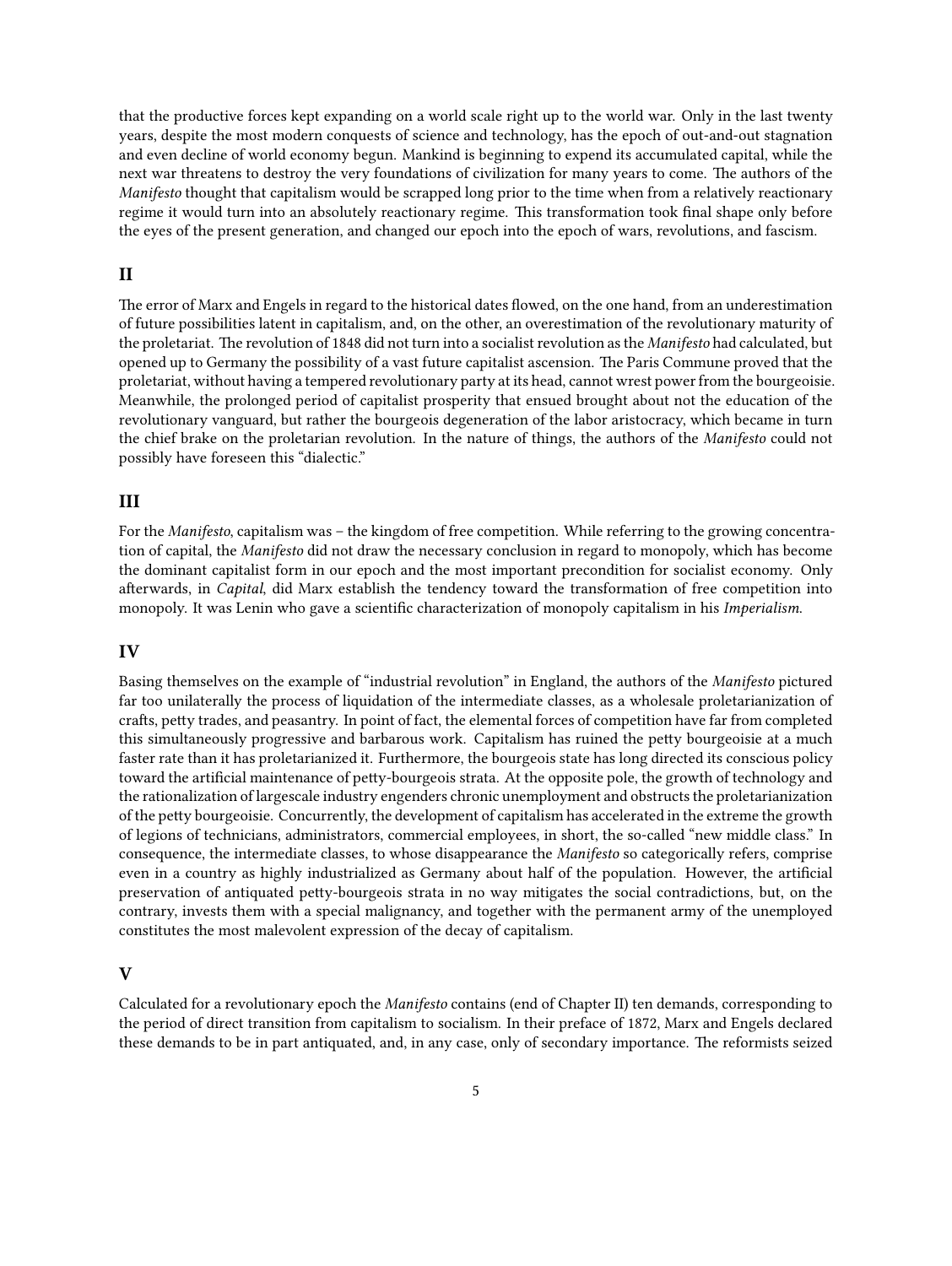upon this evaluation to interpret it in the sense that transitional revolutionary demands had forever ceded their place to the Social Democratic "minimum program," which, as is well known, does not transcend the limits of bourgeois democracy. As a matter of fact, the authors of the *Manifesto* indicated quite precisely the main correction of their transitional program, namely, "the working class cannot simply lay hold of the readymade state machinery and wield it for its own purposes." In other words, the correction was directed against the fetishism of bourgeois democracy. Marx later counterposed to the capitalist state, the state of the type of the Commune. This "type" subsequently assumed the much more graphic shape of soviets. There cannot be a revolutionary program today without soviets and without workers' control. As for the rest, the ten demands of the *Manifesto*, which appeared "archaic" in an epoch of peaceful parliamentary activity, have today regained completely their true significance. The Social Democratic "minimum program," on the other hand, has become hopelessly antiquated.

## **VI**

Basing its expectation that "the German bourgeois revolution … will be but a prelude to an immediately following proletarian revolution," the *Manifesto* cites the much more advanced conditions of European civilization as compared with what existed in England in the seventeenth century and in France in the eighteenth century, and the far greater development of the proletariat. The error in this prognosis was not only in the date. The revolution of 1848 revealed within a few months that precisely under more advanced conditions, none of the bourgeois classes is capable of bringing the revolution to its termination: the big and middle bourgeoisie is far too closely linked with the landowners, and fettered by the fear of the masses; the petty bourgeoisie is far too divided and in its top leadership far too dependent on the big bourgeoisie. As evidenced by the entire subsequent course of development in Europe and Asia, the bourgeois revolution, taken by itself, can no more in general be consummated. A complete purge of feudal rubbish from society is conceivable only on the condition that the proletariat, freed from the influence of bourgeois parties, can take its stand at the head of the peasantry and establish its revolutionary dictatorship. By this token, the bourgeois revolution becomes interlaced with the first stage of the socialist revolution, subsequently to dissolve in the latter. The national revolution therewith becomes a link of the world revolution. The transformation of the economic foundation and of all social relations assumes a permanent (uninterrupted) character.

For revolutionary parties in backward countries of Asia, Latin America, and Africa, a clear understanding of the organic connection between the democratic revolution and the dictatorship of the proletariat – and thereby, the international socialist revolution – is a life-and-death question.

## **VII**

While depicting how capitalism draws into its vortex backward and barbarous countries, the *Manifesto* contains no reference to the struggle of colonial and semicolonial countries for independence. To the extent that Marx and Engels considered the social revolution "in the leading civilized countries at least," to be a matter of the next few years, the colonial question was resolved automatically for them, not in consequence of an independent movement of oppressed nationalities but in consequence of the victory of the proletariat in the metropolitan centers of capitalism. The questions of revolutionary strategy in colonial and semicolonial countries are therefore not touched upon at all by the *Manifesto*. Yet these questions demand an independent solution. For example, it is quite self-evident that while the "national fatherland" has become the most baneful historical brake in advanced capitalist countries, it still remains a relatively progressive factor in backward countries compelled to struggle for an independent existence.

"The Communists," declares the *Manifesto*, "everywhere support every revolutionary movement against the existing social and political order of things." The movement of the colored races against their imperialist oppressors is one of the most important and powerful movements against the existing order and therefore calls for the complete, unconditional, and unlimited support on the part of the proletariat of the white race. The credit for developing revolutionary strategy for oppressed nationalities belongs primarily to Lenin.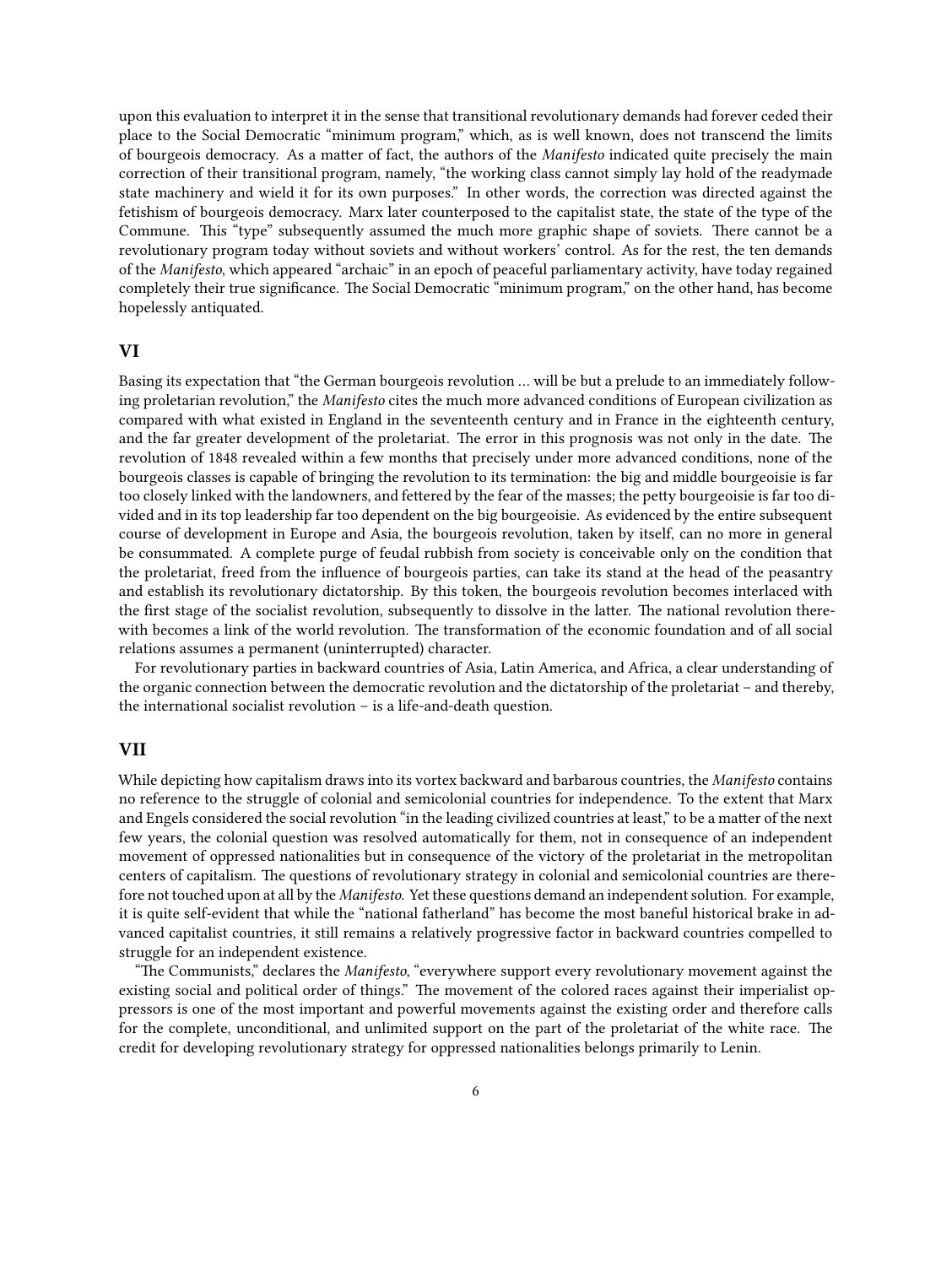# **VIII**

The most antiquated section of the *Manifesto* – with respect not to method but to material – is the criticism of "socialist" literature for the first part of the nineteenth century (Chapter III) and the definition of the position of the Communists in relation to various opposition parties (Chapter IV). The movements and parties listed in the *Manifesto* were so drastically swept away either by the revolution of 1848 or by the ensuing counterrevolution that one must look up even their names in a historical dictionary. However, in this section, too, the *Manifesto* is perhaps closer to us now than it was to the previous generation. In the epoch of the flowering of the Second International, when Marxism seemed to exert an undivided sway, the ideas of pre-Marxist socialism could have been considered as having receded decisively into the past. Things are otherwise today. The decomposition of the Social Democracy and the Communist International at every step engenders monstrous ideological relapses. Senile thought seems to have become infantile. In search of all-saving formulas the prophets in the epoch of decline discover anew doctrines long since buried by scientific socialism.

As touches the question of opposition parties, it is in this domain that the elapsed decades have introduced the most deepgoing changes, not only in the sense that the old parties have long been brushed aside by new ones, but also in the sense that the very character of parties and their mutual relations have radically changed in the conditions of the imperialist epoch. The *Manifesto* must therefore be amplified with the most important documents of the first four congresses of the Communist International, the essential literature of Bolshevism, and the decisions of the conferences of the Fourth International.

We have already remarked above that according to Marx no social order departs from the scene without first exhausting the potentialities latent in it. However, even an antiquated social order does not cede its place to a new order without resistance. A change in social regimes presupposes the harshest form of the class struggle, i.e., revolution. If the proletariat, for one reason or another, proves incapable of overthrowing with an audacious blow the outlived bourgeois order, then finance capital in the struggle to maintain its unstable rule can do nothing but turn the petty bourgeoisie ruined and demoralized by it into the pogrom army of fascism. The bourgeois degeneration of the Social Democracy and the fascist degeneration of the petty bourgeoisie are interlinked as cause and effect.

At the present time, the Third International far more wantonly than the Second performs in all countries the work of deceiving and demoralizing the toilers. By massacring the vanguard of the Spanish proletariat, the unbridled hirelings of Moscow not only pave the way for fascism but execute a goodly share of its labors. The protracted crisis of the international revolution, which is turning more and more into a crisis of human culture, is reducible in its essentials to the crisis of revolutionary leadership.

As the heir to the great tradition, of which the *Manifesto of the Communist Party* forms the most precious link, the Fourth International is educating new cadres for the solution of old tasks. Theory is generalized reality. In an honest attitude to revolutionary theory is expressed the impassioned urge to reconstruct the social reality. That in the southern part of the Dark Continent our cothinkers were the first to translate the *Manifesto* into the Afrikaans language is another graphic illustration of the fact that Marxist thought lives today only under the banner of the Fourth International. To it belongs the future. When the centennial of the *Communist Manifesto* is celebrated, the Fourth International will have become the decisive revolutionary force on our planet.